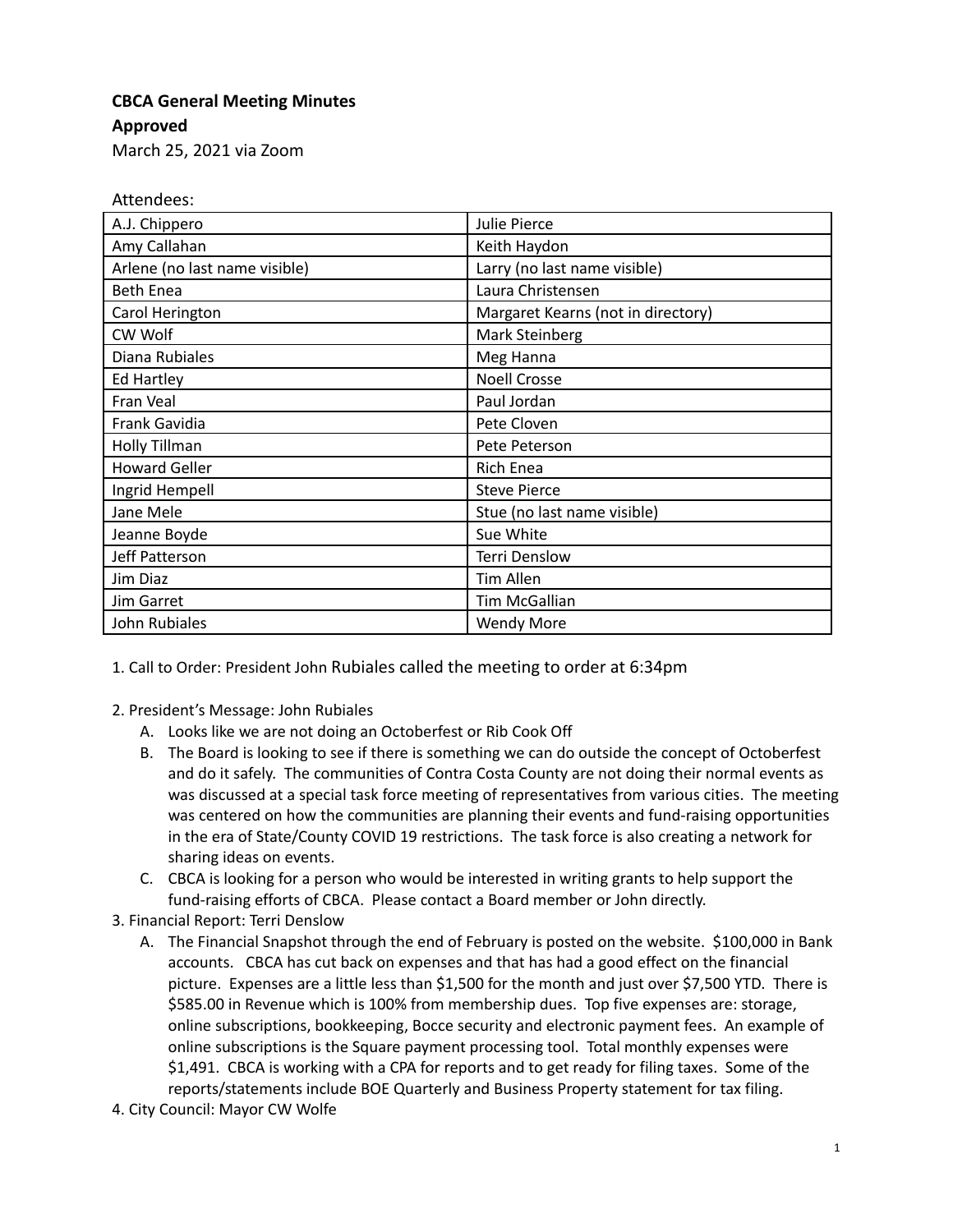- A. Today is Medal of Honor day and Mayor CW Wolfe thanked all those who have served or are currently serving in the Military for their service.
- B. The Principals from our local schools are collaborating with the City on the "Do the right thing" program. Principals from four schools are discussing how to work out the program with the School District.
- C. The council recognized the Integrity Winners from our schools, 2 from our middle schools and 3 from our elementary schools, including A.J. Chippero's daughter.
- D. The City Council celebrated Bob Hoyer's Birthday. The Memorial Day Committee is working on some type of celebration, but it will be small. Tim McGallian is working on  $4<sup>th</sup>$  of July plans.
- E. Mayor Wolfe wrote about SB9 in the *Pioneer* as it will affect us in Clayton. The City Council of Clayton voted to sign the Cal Cities letter opposing the bill unless it was amended. In addition, Mayor Wolfe has met with Senator Steven Glazer and Assembly member Tim Grayson to lobby the council's position on SB9. The meeting went well, and Mayor Wolfe has agreement to meet and discuss the issue again with both parties. There is more support for the terms of the letter in the assembly as there appears to be wide bipartisan support for the bill in the Senate.
- 5. Planning Commission: A.J. Chippero
	- A. The Commission met on March 9. There was a vote held for a resolution to recommend that the City Council deny the proposed subdivision and development of six detached single-family residences on the north side or Marsh Creek Road at the intersection with Diablo Parkway citing inaccurate designs. Next Council meeting will be 4/13.
- 6. Police Report: Rich Enea
	- A. The department is recruiting for a person to fill Officer Pike's position. Good news is there is not much going on relative to crimes in Clayton.
- 7. Bocce: Ed Hartley
	- A. On May 2 league play will be open. There will be new revenue as 3 teams got refunds, but each team will pay \$400 if they re-join. There will be 3 league sessions, two will put revenue on the books for this year. Bocce will not need to dip into CBCA for any funding.
- 8. Programs: Jane Mele
	- A. Wendy Moore will be the company of the month and guest speaker for April.

9. Jane introduced Jeff Patterson with Patterson Enterprises.

Jeff joined CBCA a few years ago and volunteered for Octoberfests and Holiday celebrations. His office is in Downtown Pleasanton where he and his wife Deryl own the business. Jeff is a licensed EMT. Jeff is passionate about helping people and expanded into the world of CPR and first aid certification training after retiring from his EMT work at Golden Gate Fields. Jeff started his business seeing a need to focus on the 1,800 dental offices in Alameda and Contra Costs counties. As he focused on that market, he did mailers every 6 months and picked up some medical offices as well. He now also focuses his marketing efforts on healthcare providers. As he grew his business, Jeff saw opportunities to help schools, fitness centers and coaches. He has a strong website that he gets most of his business from along with yelp reviews and referrals. His success is training with a personal touch. He outreaches to his clients every 2 years to remind them to renew their training. Jeff also sells AED's and trains people on their use. In addition, he offers active shooter training. Jeff's CPR training has incorporated all of the safety measured to meet COVID-19 standards. Jeff is a licensed instructor of the American Heart Association and American Health and Safety Institute.

## 10. Jane introduced Noell Crosse.

Noell is the Public Education Coordinator with Contra Costa County Fire Protection District. Noell has been with CCCFPD for a year and was hired to revamp the public education programs. Noell brings emergency preparedness training and expertise to communities throughout the county. Everyone should have a plan for personal and family emergency preparedness. There are three steps to a good